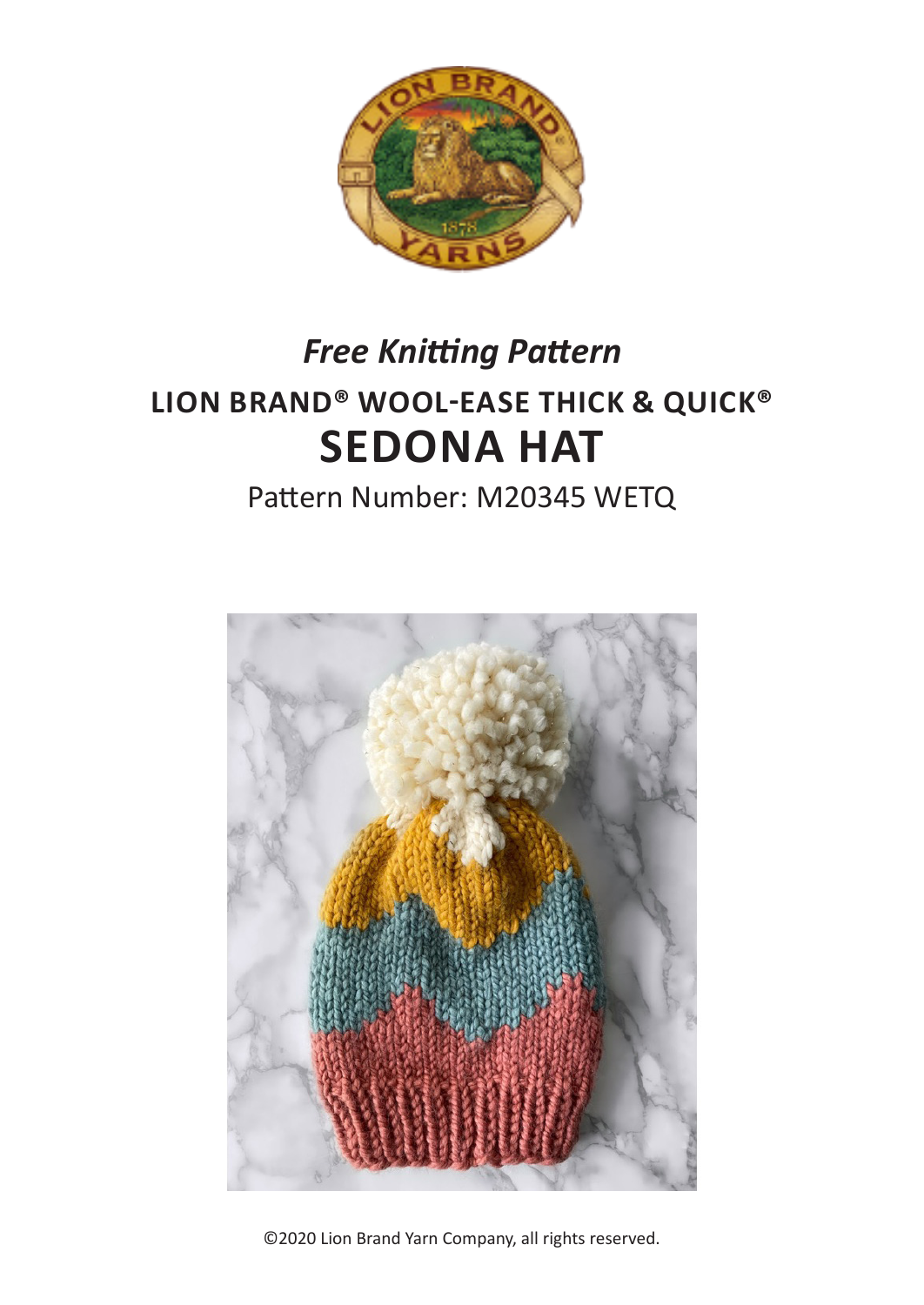# **SKILL LEVEL –** EASY

## **SIZES**

**Finished Circumference** About 16 in. (40.5 cm), will stretch to fit a range of sizes **Finished Height** About 9 1/2 in. (24 cm)

### **MATERIALS**

• **LION BRAND® WOOL-EASE® THICK & QUICK®** (Art. #640)

#137 Terracotta 1 ball (A) #116 Succulent 1 ball (B)

#158 Mustard 1 ball (C)

#308 Starlight 1 ball (D)

- **LION BRAND®** stitch markers
- **LION BRAND®** Pom-Pom Maker
- **LION BRAND®** large-eyed blunt needle

# **ADDITIONAL MATERIALS**

Circular needle size 13 (9 mm), 16 in. (40.5 cm) long

# **GAUGE**

11 sts + 15 rnds = about 4 in. (10 cm) in St st worked in rnds (k every st in every rnd).

**BE SURE TO CHECK YOUR GAUGE.**

# **NOTES**

- 1. Hat is worked in rnds from lower ribbing upwards.
- 2. Colorwork pattern is worked following Chart. When changing yarn color, do not cut old color. Carry color not in use along WS (inside) of piece. If carrying color across 5 or more sts, twist yarns on WS to prevent overly long strands (floats) on the WS.
- 3. Read each round of Chart from right to left and work the 22-st repeat 2 times along each round.

# **HAT**

#### *Ribbing*

With A, cast on 44 sts.

Place marker for beg of rnd. Join by working the first st on left hand needle with the working yarn from the right hand needle and being careful not to twist sts.

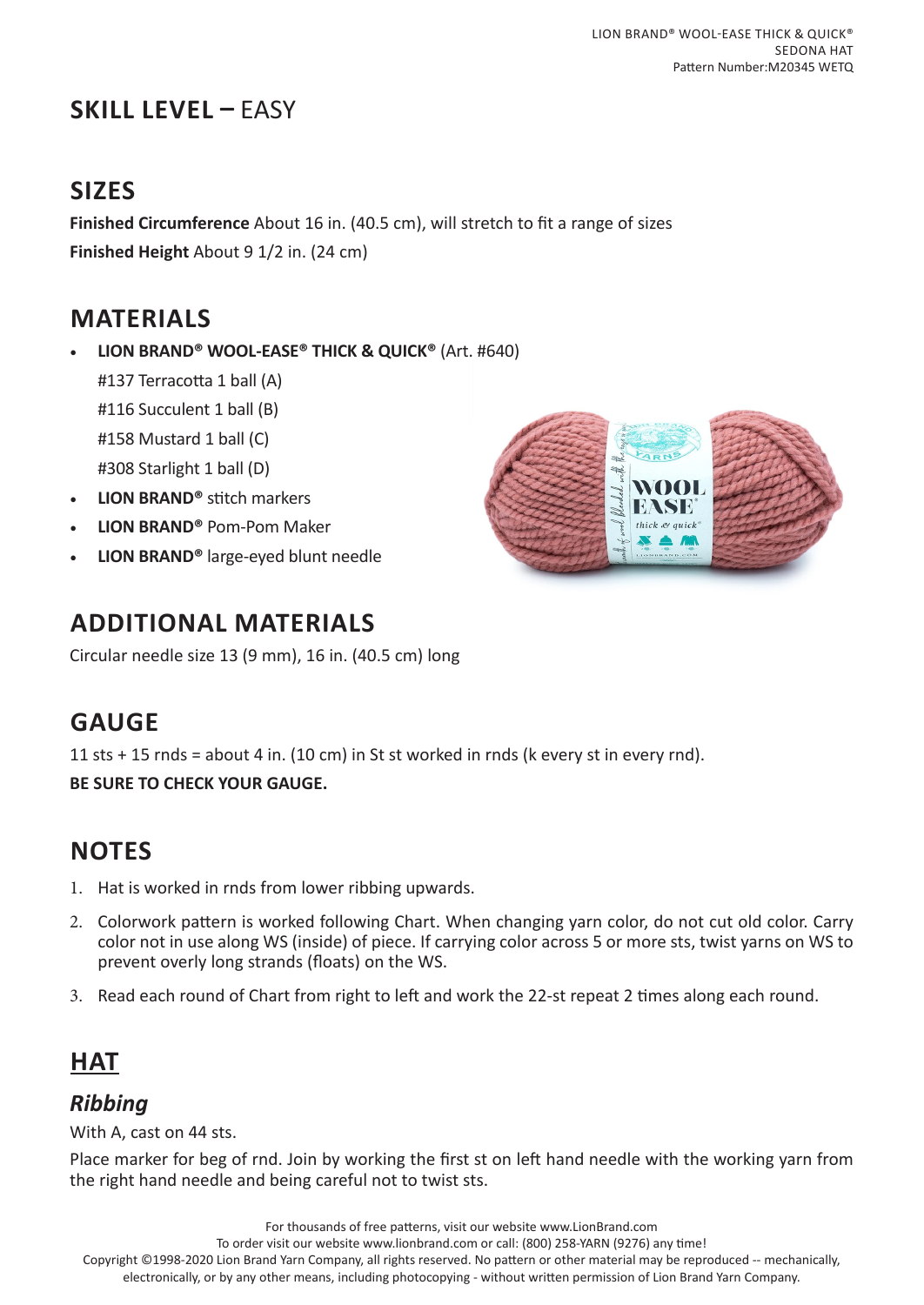**Rnds 1-8:** \*K1, p1; rep from \* around. **Rnd 9:** Knit.

#### *Charted Pattern*

Beginning in lower right corner of Chart, work in St st (k every st in every rnd) and change yarn color following Chart until all 30 rounds of Chart have been completed.

Cut yarn, leaving a long yarn tail. Thread tail through remaining sts and pull to close opening at top of Hat. Knot securely



For thousands of free patterns, visit our website www.LionBrand.com

To order visit our website www.lionbrand.com or call: (800) 258-YARN (9276) any time!

Copyright ©1998-2020 Lion Brand Yarn Company, all rights reserved. No pattern or other material may be reproduced -- mechanically, electronically, or by any other means, including photocopying - without written permission of Lion Brand Yarn Company.